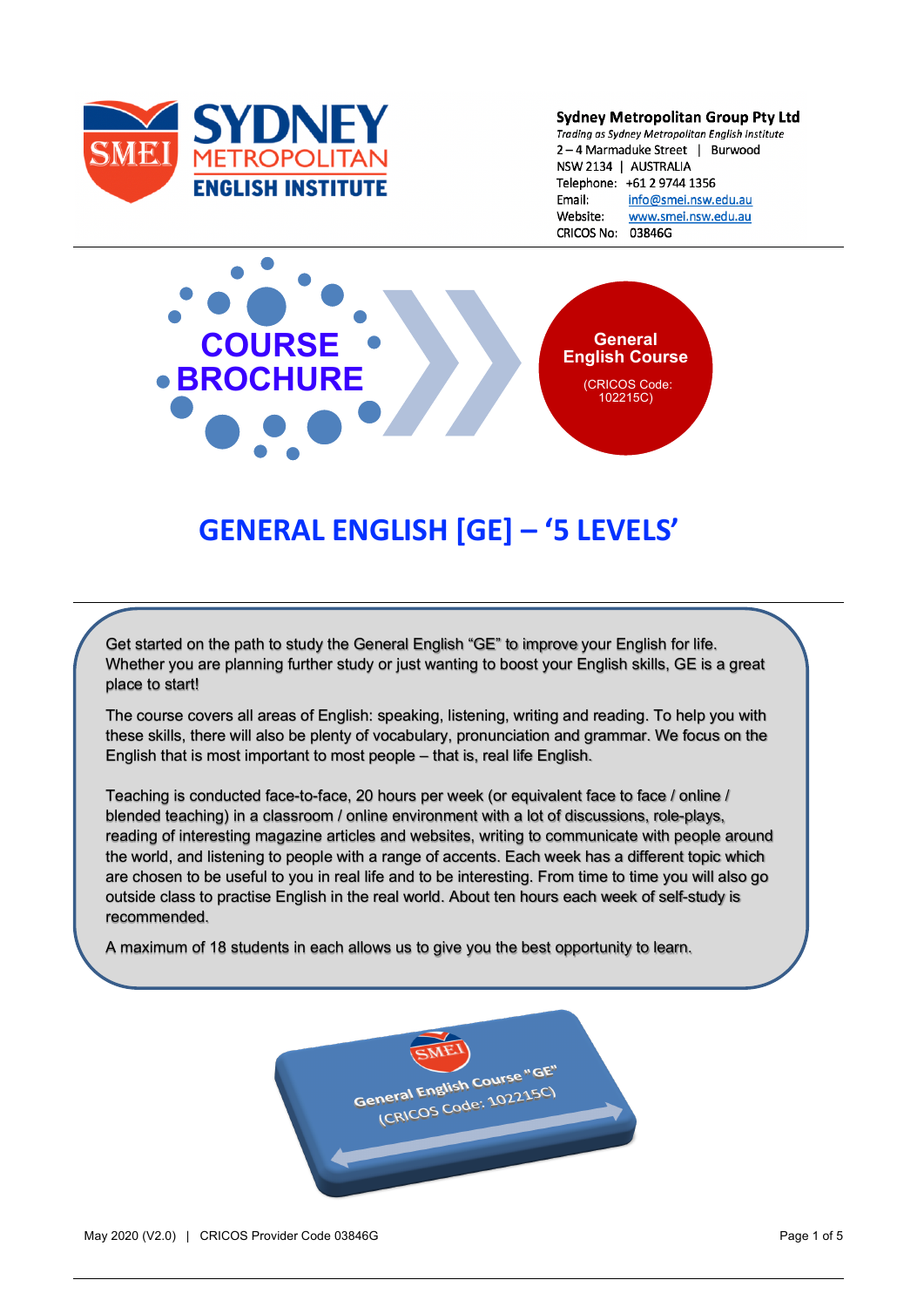#### **GE COURSE DETAILS**



**'GE' – 5 LEVELS**



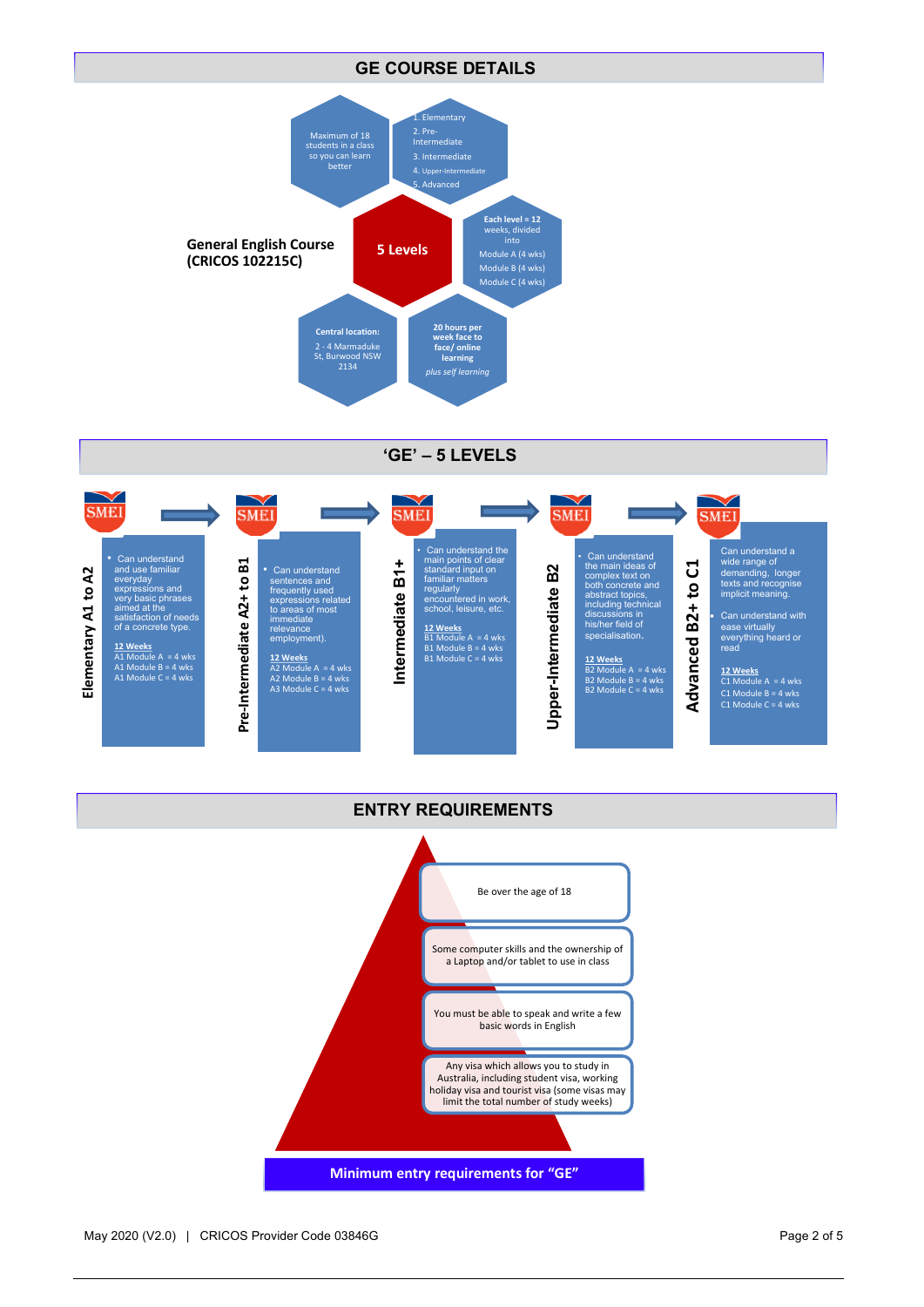## **ACADEMIC CALENDAR 2020**



## **COURSE FEES**

## **Student Tuition fees (in AUD)**

| <b>Items</b>                                                                                                                                                                      | Fees for off-shore     | Fees for on-shore international  |
|-----------------------------------------------------------------------------------------------------------------------------------------------------------------------------------|------------------------|----------------------------------|
|                                                                                                                                                                                   | international students | students*                        |
| Application fee (non-refundable) once only (a)                                                                                                                                    | \$200                  | \$200                            |
| Materials fees for each level (b)                                                                                                                                                 | \$100                  | \$100                            |
| Tuition fees per week (c)                                                                                                                                                         | \$300                  | \$180                            |
|                                                                                                                                                                                   |                        | (40% OFF - Promotional discount) |
| Total for each level of 12 weeks                                                                                                                                                  | \$3,900                | \$2,460                          |
| $[i.e. c x 12 weeks] + a + b]$                                                                                                                                                    |                        |                                  |
| *Important information for on-shore international students:                                                                                                                       |                        |                                  |
| On-shore international students may study in the module system. This means, students can study only one, two or more modules out of the Modules A, B<br>and C of four weeks each. |                        |                                  |

• Students can enrol to study individual Modules, with the minimum enrolment being 4 weeks.

## **Other fees and charges (AUD) as applicable** *(excluding GST)*

| Airport pick-up fee                              | \$150 (need basis) |
|--------------------------------------------------|--------------------|
| Accommodation placement fee                      | \$250 (need basis) |
| Re-issuing a testamur or statement of attainment | \$50 (need basis)  |
| Re-assessment fee                                | \$150 (need basis) |
| Missed assessment fee                            | \$300 (need basis) |
| Replacement of learner workbook - per level      | \$30 (need basis)  |
| Late payment fee                                 | 10% (need basis)   |
| Bank transfer fee                                | \$25 (need basis)  |
| English Test fees                                | \$150 (need basis) |

| <b>PAYMENT SCHEDULE PER GE LEVEL (12 WEEKS)</b>           |                                          |  |
|-----------------------------------------------------------|------------------------------------------|--|
| <b>International Students (Offshore)</b>                  | <b>International Students (on-shore)</b> |  |
| <b>AUD 3.900</b>                                          | (AUD 3,900)                              |  |
| One-off payment of the entire ELICOS course fees AUD plus | <b>CURRENT OFFER:</b>                    |  |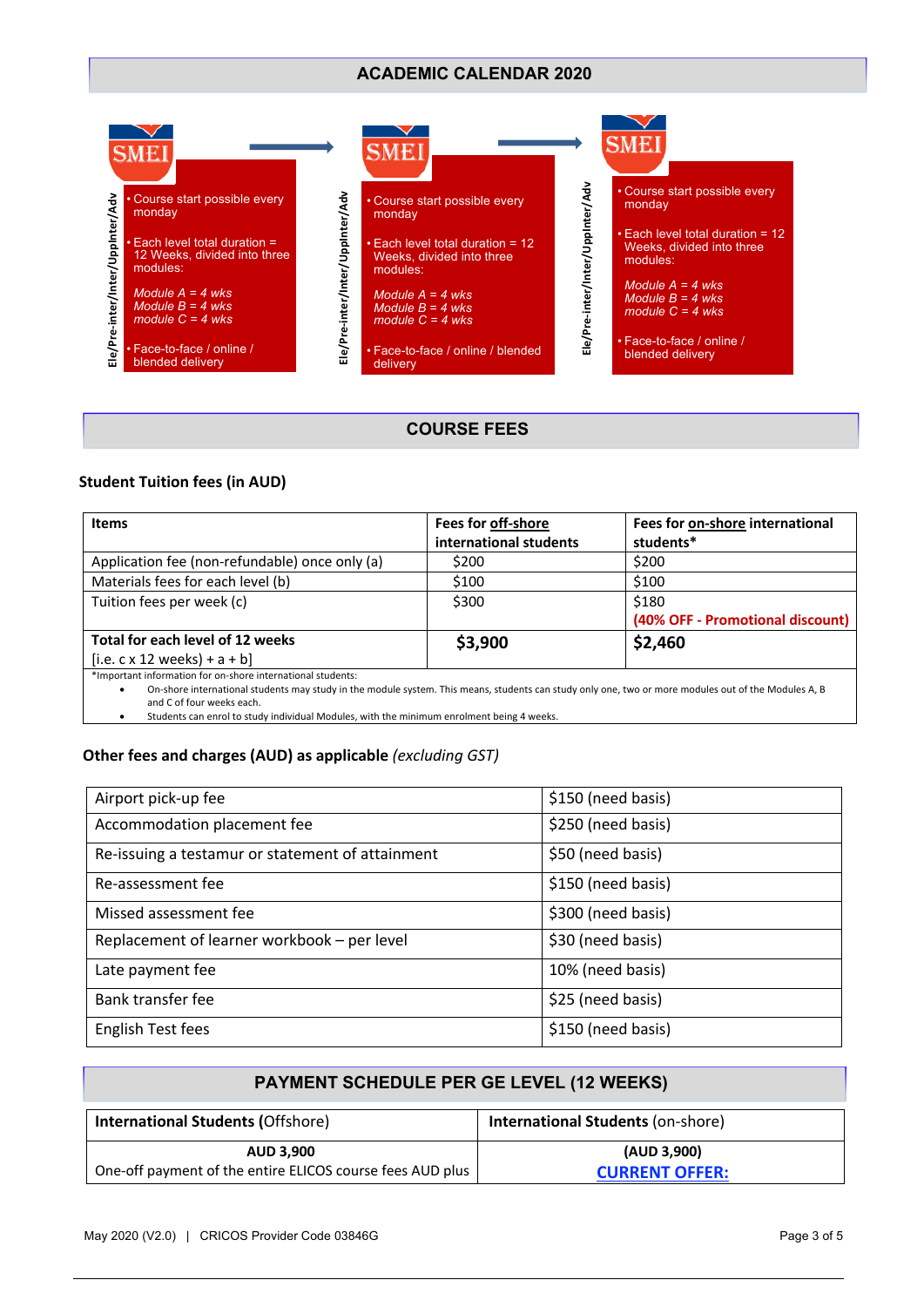| any other fees as required, plus any linked degree program | <b>40% OFF TUITION FEES</b> |
|------------------------------------------------------------|-----------------------------|
| fees as required by the providers                          | <b>AUD 2,460</b>            |

The Sydney Metropolitan English Institute requires *offshore international students to pay their first year's fees in full and in advance so as to assess their Genuine Temporary Entrant (GTE***)** requirement proof for financial capacity to pay for the course.

The Sydney Metropolitan English Institute provides the option for onshore international students to pay their fees through instalments if the student requests this option. All payments must be paid in full and in advance of the term commencing in order to maintain a valid enrolment.

## **APPLICATION PROCESS AT SMEI**

To enrol into a course as an overseas student at Sydney Metropolitan English Institute, applicants must complete an International Student Enrolment Form available from the website. The form should be completed in full and submitted by email to: info@smei.nsw.edu.au. A simplified application and study process is illustrated below:



The application for enrolment must be accompanied by:

- You must be over 18
- You must be able to speak and write a few basic words in English
- Current Passport
- Any visa which allows you to study in Australia, including student visa, working holiday visa and tourist visa (some visas may limit the total number of study weeks)

When we receive your application, our Admissions Officer will review it for completeness. When the application is complete, the officer will organise a pre-enrolment interview with the student via phone, skype or other means. If the officer is satisfied with the applicant's documentations and interview, you will be issued a Letter of Offer, sometimes with condition, with an invoice for initial payment of fees and a Student Agreement form. This Offer is valid for 4 weeks. Within this period, you need to accept the offer by paying the fees and returning the completed Written Student Agreement, with any other documents stated in the conditions.

Upon receipt of your acceptance and approval of your application, an electronic confirmation of enrolment (eCoE) will be generated and forwarded to the Department of Home Affairs and yourself at the address provided on your application with an official receipt for the fees paid.

Offshore students can then proceed with the application for an Australia visa. It is the applicant's responsibility to apply and obtain a student visa.